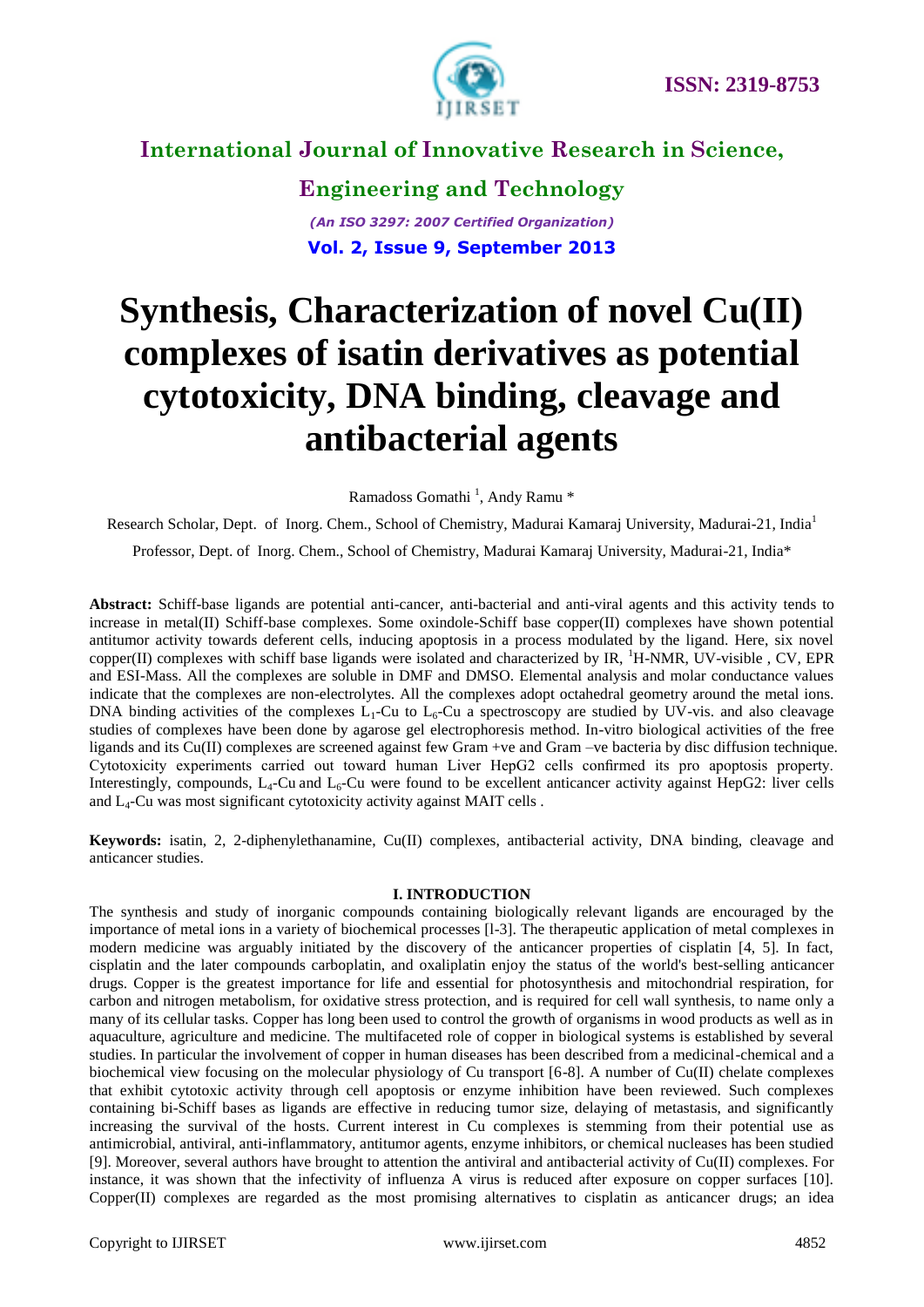

# **Engineering and Technology**

*(An ISO 3297: 2007 Certified Organization)* **Vol. 2, Issue 9, September 2013**

supported by a considerable number of research articles describing the synthesis, DNA binding and cytotoxic activities of numerous copper(II) complexes[11, 12]. In addition, the fundamental role of copper(II) complexes as important bioactive compounds *in vitro* and *in vivo* aroused an ever-increasing interest in these agents as potential drugs for therapeutic intervention in various diseases [13-17].

Isatin and its derivatives are unique members in the Schiff base family. The simple isatin based Schiff base compounds having, acyl, aroyl and heteroacroyl Schiff bases have additional donor sites  $\geq$ C=O,  $\geq$ C=N-, etc. These donor sites make them more flexible and versatile. This versatility has made them excellent chelating agents that can form a variety of complexes with various transition and inner transition metals and has attracted the attention of many researchers [18, 19]. Isatin, an endogenous indole and its derivatives exhibit a wide range of biological activities [20]. Isatin-based Schiff base copper(II) complex is related to the antiviral drug, methisazone. Significant interest in the design of metal compounds such as drugs and diagnostic agents is termed medicinal inorganic chemistry [21, 22]. Application of electroanalytical techniques includes determination of reaction mechanisms. Metal–isatin binary complexes were advantageous over simple isatin in chemotherapy and found to act as anticancer agents, especially Schiff-base transition metal complexes derived from isatin [23].

This created a great interest in researchers to synthesize variety of isatin derivatives and screened them for their diverse biological activities such as anticancer, anti-HIV, anthelmintic, antimycobacterial, anti-inflammatory, antidiabetic, antimicrobial, trypanocidal as well antimalarial activities [24]. Information obtained from this study will be helpful to understand the mechanism of isatin derivatives interaction with DNA, and should be useful to develop excellent anticeancer activity and new therapeutic reagents for some diseases. The free ligand and its complexes have been tested for in vitro antimicrobial activity against seven different bacteria and four different fungi by minimum inhibitory concentration (MIC).

**II. EXPERIMENTAL**

### *A Materials and Methods*

### All chemicals were purchased from Sigma-Aldrich, E-Merk and used as received without purification. isatin, 2,2 diphenylethanamine, DMSO, Calf Thymus (CT) DNA and pUC-19 plasmid DNA purchased from Sigma-Aldrich G.R grade, Bangalore. Metal chloride  $\text{[CuCl}_2$ .2H<sub>2</sub>O] and solvents were purchased from E-Merk,A.R grade, Mumbai. C, H and N analyses of the free Schiff base ligands and their complexes were performed in CHN analyzer Elementar Vario EL III. Metal contents were analyzed by the standard procedures. Hand-Held Meter LF330 was used to measure the molar conductance of the free Schiff base ligands and metal complexes in DMSO  $(1x10^{-3}M)$ . The electronic spectra were recorded in DMSO solutions using Shimatzu Model 160 UV-visible spectrophotometer. The IR spectra of the complexes were recorded on a JASCO V-550 UV-Vis spectrophotometer in KBr pellets.  ${}^{1}H$  NMR spectra were recorded on BRUKER DPX-300 High performance Digital FT-NMR spectrometer in DMSO-d<sup>6</sup> using TMS as internal standard. Electrospray ionisation mass spectrometry (ESI-MS) analysis was performed in the positive ion mode on a liquid chromatography-ion trap mass spectrometer (LCQ Fleet, Thermo Fisher Instruments Limited, US. Magnetic susceptibility measurement of the powdered samples was carried out by the Gouy balance. EPR measurements were carried out by using a Varian E4 X-band spectrometer equipped with 100Hz modulation. Cyclic Voltammetric measurements were carried out in a Bio-Analytical System (BAS) model CV-50W electrochemical analyzer.

### *B Synthesis of Schiff base ligands and its Cu(II) complexes*

### *Synthesis of Schiff base ligands: (L1-L6)*

- $L_1$ : (E)-3-(2,2-diphenylethylimino)indolin-2-one
- L2: (E)-3-(2,2-diphenylethylimino)-5-fluoroindolin-2-one
- L3: (E)-5-chloro-3-(2,2-diphenylethylimino)indolin-2-one
- L4: (E)-5-bromo-3-(2,2-diphenylethylimino)indolin-2-one
- L5: (E)-3-(2,2-diphenylethylimino)-5-methylindolin-2-one
- $L<sub>6</sub>: (E)-3-(2,2-diphenylethylimino)-5-nitroidolin-2-one$

5-substituted isatin (1mmol) with 2, 2-diphenylethanamine (1mmol) were dissolved in 50mL of absolute MeOH, three drops of glacial acetic acid was added and the resulting solution was refluxed for 4-6 hr. The compound precipitated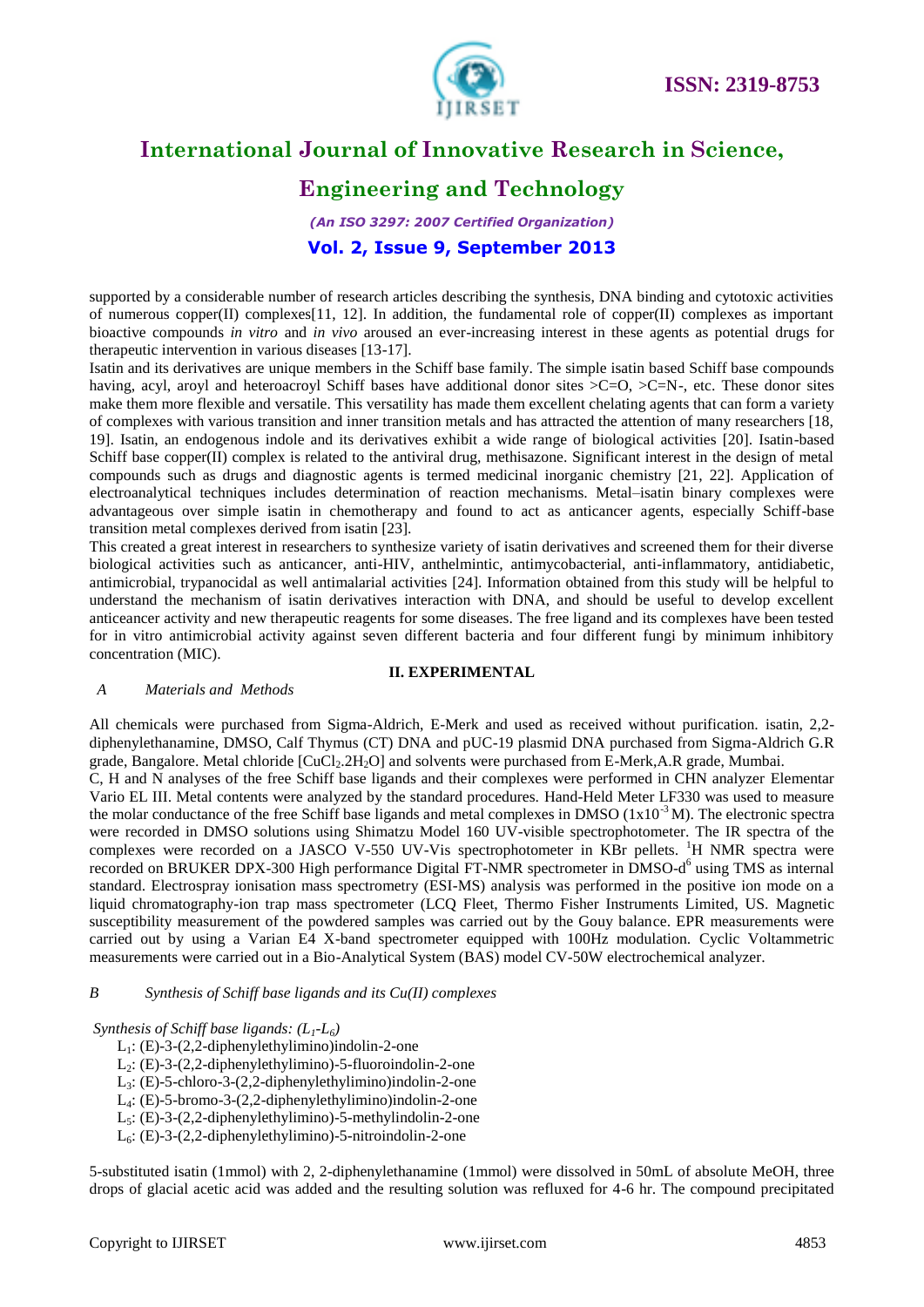

# **Engineering and Technology**

*(An ISO 3297: 2007 Certified Organization)* **Vol. 2, Issue 9, September 2013**

upon cooling to room temperature, was collected by filtration and recrystallized from MeOH. Yellow colour powder compound was obtained from the same solvent (Scheme1).



Scheme 1. Synthesis of Schiff base ligands

*Synthesis of complexes*  $(L_1$ *-Cu to*  $L_6$ -Cu)

To 20 mL of methanolic solution of Schiff base ligands (1 mmol) was added drop wise to the methanolic solution (10mL) of copper(II) chloride (0.5 mmol) and refluxed for 4-5 h. The resultant solution was reduced to one-third of its volume, filtered and evaporated to dryness. The solid product thus obtained was washed with water followed by cold methanol and dried in vacuo (Scheme 2).



Scheme 2. Synthesis of complexes

### *C Antibacterial studies*

In vitro biological screening effects of the synthesized free ligands and their Cu(II) complexes. The antimicrobial tests were performed by the standard disc diffusion method [25]. The antibacterial activity of the complexes was studied against Gram-positive bacteria *Staphylococcus aureus, Bacillus* and Gram-negative bacteria *Escherichia coli*, *Serratia, Klepsiella and Proteus*. Each of the metal complex compounds dissolved in DMSO at a concentration of 1 mg/ml was prepared. Paper discs of Whatman filter paper no. 1 were cut and sterilized in an autoclave. The paper discs were saturated with 10 μl of the metal complex compounds dissolved in DMSO solution or DMSO as negative control and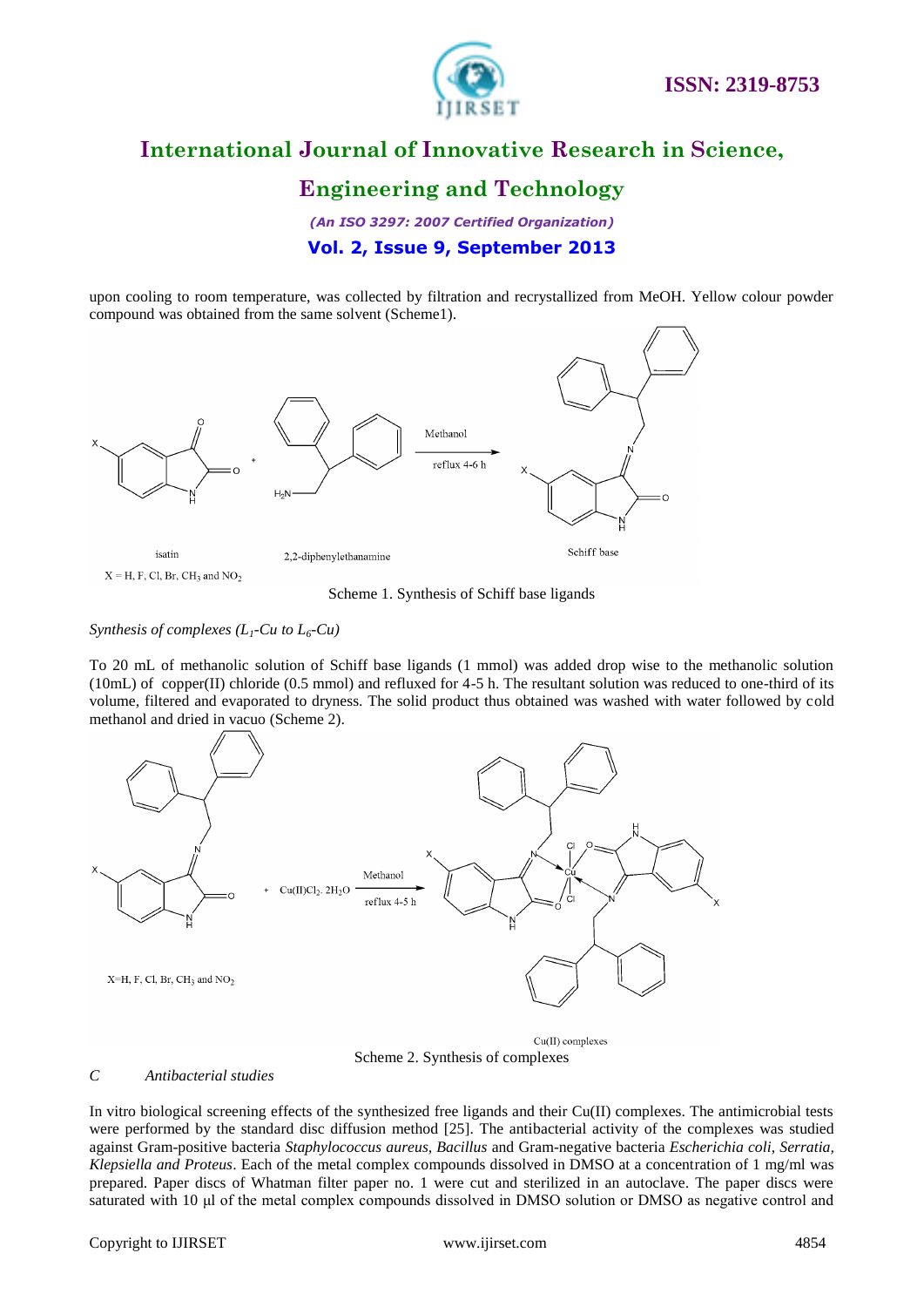

# **Engineering and Technology**

*(An ISO 3297: 2007 Certified Organization)* **Vol. 2, Issue 9, September 2013**

were placed aseptically in the Petri dishes containing Nutrient agar media inoculated with the above mentioned six bacteria separately. The petridishes were incubated at 37 0C and the inhibition zones were recorded after 24 h of incubation. The inhibition zone formed by these compounds against the particular test bacterial strain determined the antibacterial activities of the synthetic compounds.The mean value obtained for three individual replicates was used to calculate the zone of growth inhibition of each sample.

### *D Nuclease studies*

The concentration of CT-DNA was determined by UV absorbance at 260 nm ( $\epsilon$  = 6600 M<sup>-1</sup> cm<sup>-1</sup>). CT DNA free from protein contamination was confired from its absorbance values at 260 nm, 280 nm and ratio  $A_{260}/A_{280}$  was found to be 1.87 [26].

### *E Absorption studies*

The UV–Vis absorption spectroscopy studies and the DNA binding experiments were performed at room temperature. The purity of the CT-DNA was verified by taking the ratio of the obsorbance values at 260 and 280 nm in the respective buffer, which was found to be 1.8:1, indicating that the DNA was sufficiently free of protein. The DNA concentration per nucleotide was determined by absorption spectroscopy using the molar extinction coefficient value of 6600 dm<sup>3</sup> mol<sup>-1</sup> cm<sup>-1</sup> at 260 nm. The complexes were dissolved in a mixed solvent of 5% DMSO and 95% phosphate buffered saline for all the experiments. Absorption titration experiments were performed with a fixed concentration of the compounds (30  $\mu$ M) while gradually increasing the concentration of DNA (5–50  $\mu$ M). While measuring the absorption spectra, an equal amount of DNA was added to both the test solution and the reference solution to eliminate the absorbance of DNA itself. For metal complexes, the intrinsic binding constant  $(K_h)$  was determined from the spectral titration data using the following equation [27].

 $[DNA]/(\mathcal{E}_a-\mathcal{E}_f)=[DNA]/(\mathcal{E}_b-\mathcal{E}_f)+1/K_b(\mathcal{E}_b-\mathcal{E}_f)$ 

Where,  $\mathcal{E}_a$ ,  $\mathcal{E}_b$  and  $\mathcal{E}_f$  are the molar extinction coefficients of the free complexes in solution, complex in the fully bound from with CT-DNA and complex bound to DNA at a definite concentration respectively. In the plot of [DNA] /  $(\xi_a - \xi_f)$ versus [DNA],  $K_b$  was calculated.

### *F Cleavage studies*

pUC19 DNA at pH 7.2 in Tris-HCL buffered solution was used to perform agarose gel electrophoresis techniques. Oxidative cleavage of DNA was examined by keeping the concentration of the 30µM of complexes and 2µL of pUC19 DNA and this was made up the volume to 16µL with 5mM Tris-HCl/5mM NaCl buffer solution. The resulting mixtures were incubated at  $37^{\circ}$  C for 2 h and followed by electrophoresed for 2 h at 50 V in Tris-aetate-EDTA (TAE) buffer using 1% agarose gel containing 1.0 µg/ml ethidium bromide (EB) and photographed under UV light [28].

### *G Cytotoxic activity evaluation*

### *3-(4, 5-dimethylthiazol-2- yl)- 2,5- diphenyltetrazolium bromide (MTT) assay*

Cytotoxic effect of the four new complexes on human liver cancer cells (HepG2) were assayed by the 3-(4, 5 dimethylthiazol-2- yl)- 2,5- diphenyltetrazolium bromide (MTT) assay[29]. The assay was carried out according to the instruction provided by the vendor. Briefly, cells were harvested from the logarithmic phase of cultures and resuspended in Dulbecco's Modified Eagles Medium (DMEM) supplemented with 10% fetal bovine serum (FBS). The cell counts were adjusted and equal number of cells were plated into each well of 96-well cell culture plates and allowed to grow overnight at 37 °C, in presence of 5%  $CO<sub>2</sub>$ . The cells were treated with test substances at various concentrations ranging between 0.7  $\mu$ M to 2.5  $\mu$ M for 72h. In vehicle control culture wells, a maximum of 0.5% DMSO was added. Culture medium was renewed at every 24h with fresh culture medium supplemented with the test substances. Thereafter, 0.5 µM of MTT reagent was added to each well and the microplate was incubated further for 4h at 37  $\degree$ C in presence of 5% CO<sub>2</sub>. Finally, the cells were solubilized by adding solubilizing solution and allowed to incubate at 37  $^{\circ}$ C overnight. After complete solubilization of the formazan crystals the absorbance was read at 540 nm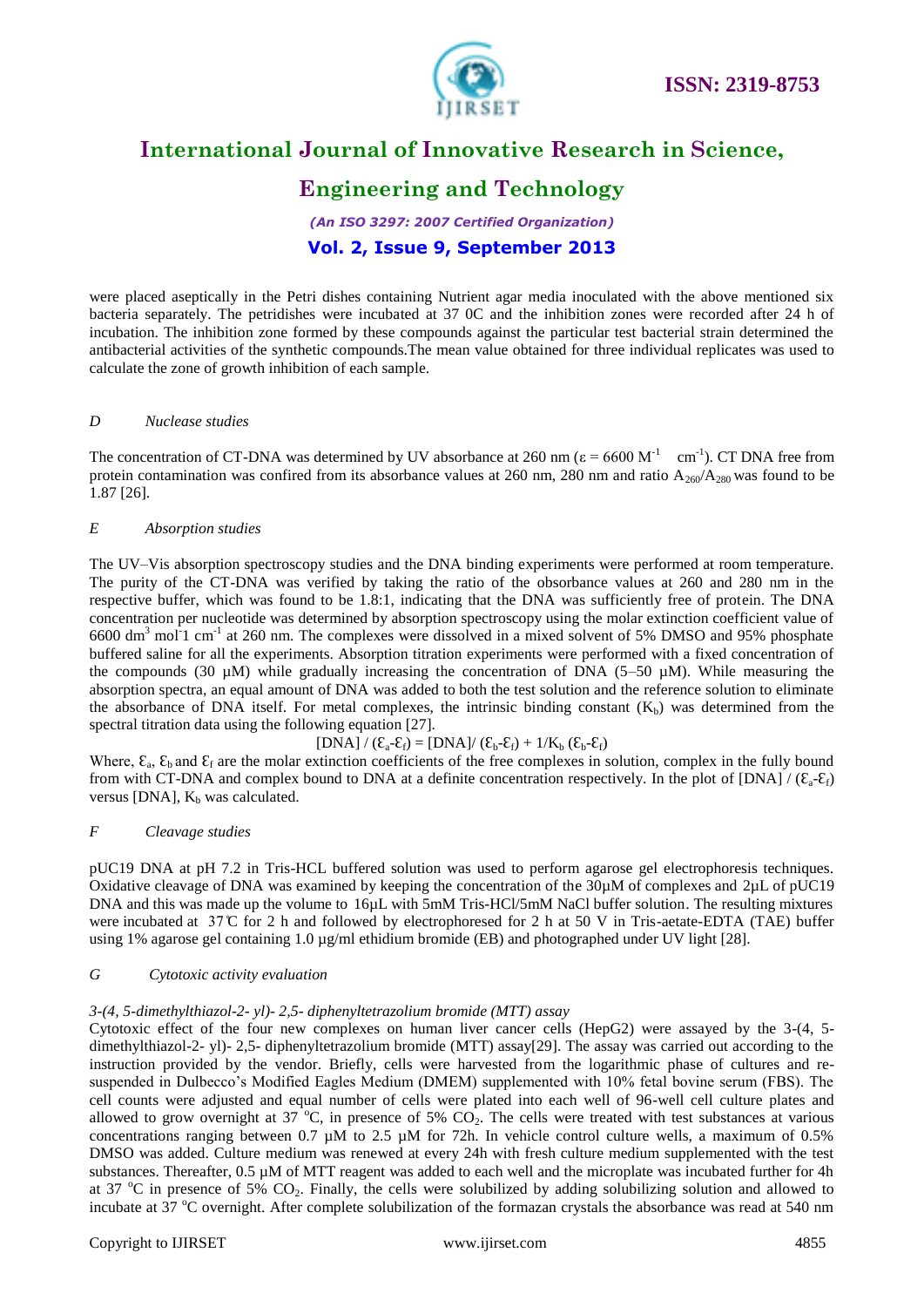

# **Engineering and Technology**

*(An ISO 3297: 2007 Certified Organization)* **Vol. 2, Issue 9, September 2013**

in a microplate reader (BioRad, USA). The results (mean  $OD \pm SD$ ) obtained from quadruplicate wells were used in calculation to determine the cytotoxicity (50% of inhibitory concentration, IC50) of the test compounds.

### *Tryphan blue exclusion assay*

The trypan blue dye exclusion assay is the most commonly utilized test for cell viability [30]. The value of this procedure is limited since the number of blue-staining cells increases following addition of the dye, requiring that cells be counted within 3-5 min [30]. For cell growth cycle viability studies, a uniform suspension of cells was inoculated into triplicate 75 cm<sup>2</sup> tissue culture flasks and maintained in darkness in a standard  $CO_2$  incubation chamber. Replicate samples from all flasks were counted each day for 7days using dye exclusion assays of cell viability. Comparative cell viability stain experiments were conducted three times. Following analysis of variance, data from all experiments were pooled for further statistical analysis For trypan blue staining, 200 µL of cells was aseptically transferred to a 1.5-mL clear Eppendorf tube and incubated for 3 min at room temperature with an equal volume of 0.4% (w/v) trypan blue solution prepared in 0.81 % NaCl and 0.06 % (w/v) dibasic potassium phosphate. Cells were counted using a dualchamber hemocytometer and a light microscope. Viable and nonviable cells were recorded separately, and the means of three independent cell counts were pooled for analysis.

### **III. RESULTS AND DISCUSSION**

The bidentate NO type of Schiff base ligands  $(L_1-L_6)$  and its Cu(II) complexes with 5-substituted isatin and 2,2diphenylethanamine were synthesized and characterized by various spectral techniques. The synthesized Cu(II) complexes were found to be air stable, amorphous nature, moisture free and soluble only in DMF and DMSO.

### *A Elemental analysis and conductivity measurements*

The synthesized schiff base ligands  $(L_1 \text{ to } L_6)$  and their Cu(II) complexes were analyzed for their physico-chemical properties like melting point (m.p.), color, yield, elemental analysis and conductivity which are given in table.1. The elemental analytical data of ligands and their complexes are well agreed with their calculated values, showing that 2:1 (ligand : metal) stoichiometry ratio. The observed low conductivity values (15.81-36.55 $\Omega^{-1}$  cm<sup>2</sup> mol<sup>-1</sup>) were accounted for the dissociation and hence the complexes are found as non-electrolytes [31].

### *B Vibrational spectral studies*

Vibrational spectra of free Schiff base ligands  $(L_1-L_6)$  were compared to investigate the mode of binding present in the synthesized Cu(II) complexes. The FT-IR spectral data are summarized in Table 2. The IR spectrum of the free ligand  $(L_1 - L_6)$  showed broad band's 3151 – 3195 cm<sup>-1</sup>, which can be attributed to  $\nu(NH)$  stretching vibration of the isatin moiety The ligands showed strong bands around at 1614-1621 cm<sup>-1</sup> which assigned to azomethine moiety. In the spectra of the complexes, this peak is slightly shifted to lower frequency around 1600-1584 cm<sup>-1</sup>. This suggested that coordination of the metal is through the azomethine nitrogen atom [32]. The strong intensity bands of ligands were observed at the region  $1714-1735$  cm<sup>-1</sup> of the spectra indicating carbonyl group. The positions of these bands were shifted to lower region 1658-1683 cm<sup>-1</sup> the spectra indicating the involvement of  $v(C=0)$  with metal centre during complexation. The ligands bind with the Cu(II) ions in a bidentate manner through azomethine  $-N$  and carbonyl  $-O$ atoms respectively. Further, the two new bands appeared in the far infrared region at  $455-462$  cm<sup>-1</sup> and  $536-570$  cm<sup>-1</sup> were assigned to υ(M-N) and υ(M-O) respectively[33]. Thus, the IR spectral results provide evidence for bidentate complexation of Schiff bases with metals.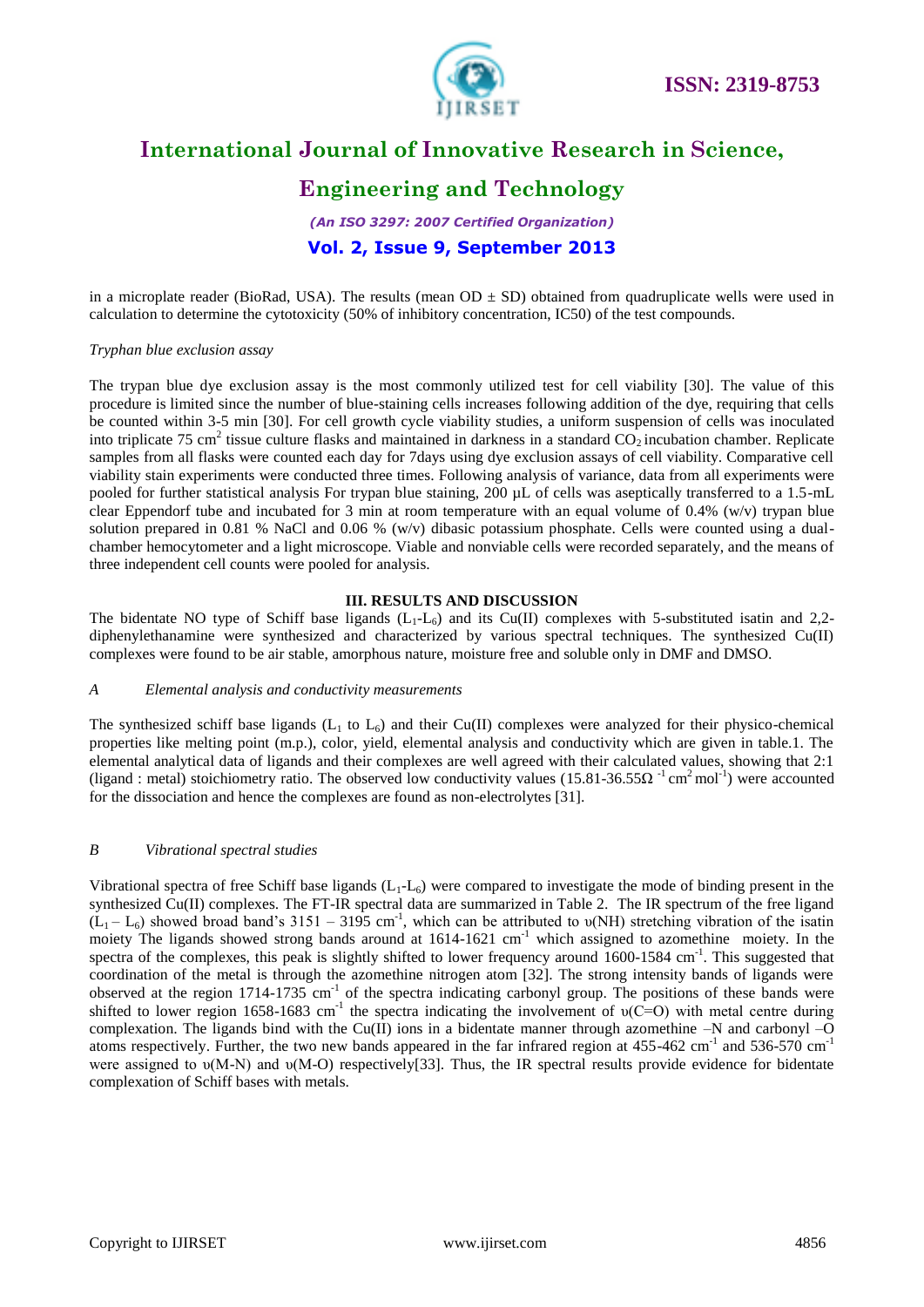



# **Engineering and Technology**

*(An ISO 3297: 2007 Certified Organization)* **Vol. 2, Issue 9, September 2013**

| Ligands /<br>complexes | Molecular<br>Formula           | Color          | Found (Calculated) %     |                  |                | M.P<br>$(^0C)$   | Yield<br>(% ) | $\Omega$<br>$(Ohm^{-1}$ cm <sup>2</sup> |                          |
|------------------------|--------------------------------|----------------|--------------------------|------------------|----------------|------------------|---------------|-----------------------------------------|--------------------------|
|                        |                                |                | M                        | $\mathcal{C}$    | H              | N                |               |                                         | $M^{-1}$                 |
| $L_1$                  | $C_{22}H_{18}N_2O$             | Yellow         | $\overline{\phantom{a}}$ | 81.62<br>(80.96) | 4.90<br>(5.56) | 8.01<br>(8.58)   | 130           | 95                                      | $\overline{\phantom{a}}$ |
| $L_2$                  | $C_{22}H_{17}FN_{2}O$          | yellow         | $\overline{\phantom{a}}$ | 75.82<br>(76.73) | 5.41<br>(4.98) | 7.45<br>(8.13)   | 124           | 90                                      |                          |
| $L_3$                  | $C_{22}H_{17}C1N_2O$           | yellow         | $\overline{a}$           | 72.75<br>(73.23) | 4.20<br>(4.75) | 7.03<br>(7.76)   | 120           | 90                                      |                          |
| $L_4$                  | $C_{22}H_{17}BrN_2O$           | yellow         | $\blacksquare$           | 64.23<br>(65.20) | 4.70<br>(4.23) | 7.62<br>(6.91)   | 118           | 85                                      | $\blacksquare$           |
| $L_5$                  | $C_{23}H_2ON_2O$               | Yellow         |                          | 80.30<br>(81.15) | 5.31<br>(5.92) | 8.01<br>(8.23)   | 132           | 80                                      |                          |
| $L_6$                  | $C_{22}H_{17}N_3O_3$           | Yellow         | $\overline{a}$           | 70.68<br>(71.15) | 4.21<br>(4.61) | 11.81<br>(11.31) | 148           | 80                                      | $\overline{\phantom{a}}$ |
| $L_1$ -Cu              | $C_{44}H_{36}Cl_2CuN_4O_2$     | Light<br>brown | 8.51<br>(8.07)           | 66.09<br>(67.13) | 4.21<br>(4.61) | 6.34<br>(7.12)   | 258           | 85                                      | 26.43                    |
| $L_2$ -Cu              | $C_{44}H_{34}Cl_2CuF_2N_4O_2$  | Dark<br>green  | 7.02<br>(7.72)           | 63.04<br>(64.20) | 4.71<br>(4.16) | 7.05<br>(6.81)   | 280           | 85                                      | 24.11                    |
| $L_3$ -Cu              | $C_{44}H_{34}Cl_4CuN_4O_2$     | Dark<br>green  | 7.31<br>(7.42)           | 60.74<br>(61.73) | 3.42<br>(4.00) | 5.90<br>(6.54)   | 245           | 80                                      | 36.55                    |
| $L_4$ -Cu              | $C_{44}H_{34}Br_2Cl_2CuN_4O_2$ | Dark<br>brown  | 5.36<br>(6.72)           | 56.08<br>(55.92) | 3.07<br>(3.63) | 5.71<br>(5.93)   | 260           | 85                                      | 15.81                    |
| $L_5$ -Cu              | $C_{46}H_{40}Cl_2CuN_4O_2$     | brown          | 7.81<br>(7.79)           | 66.83<br>(67.77) | 4.31<br>(4.95) | 6.44<br>(6.87)   | 250           | 75                                      | 18.03                    |
| L6-Cu                  | $C_{44}H_{34}Cl_2CuN_6O_6$     | Dark<br>geen   | 7.22<br>(7.24)           | 60.31<br>(60.24) | 3.58<br>(3.91) | 8.92<br>(9.58)   | 256           | 70                                      | 22.54                    |

**Table1**. Composition and physical characteristics of  $L_1 - L_6$  and their Cu(II) complexes

**Table 2.** Vibration spectral data for the Cu(II) complexes and in KBr disc  $(cm<sup>-1</sup>)$ 

| Compounds | $\nu$ (NH) of | Lactonyl, $v(C=O)$ | $v(C=N)$ | $v(M-N)$ | $v(M-O)$ |
|-----------|---------------|--------------------|----------|----------|----------|
|           | indole ring   | of indole ring     |          |          |          |
| $L_1$ -Cu | 3195          | 1686               | 1592     | 455      | 543      |
| $L_2$ -Cu | 3192          | 1678               | 1600     | 458      | 536      |
| $L_3$ -Cu | 3211          | 1691               | 1554     | 462      | 539      |
| $L_4$ -Cu | 3180          | 1683               | 1598     | 460      | 570      |
| $L_5$ -Cu | 3182          | 1697               | 1570     | 457      | 563      |
| $L_6$ -Cu | 3179          | 1689               | 1583     | 458      | 543      |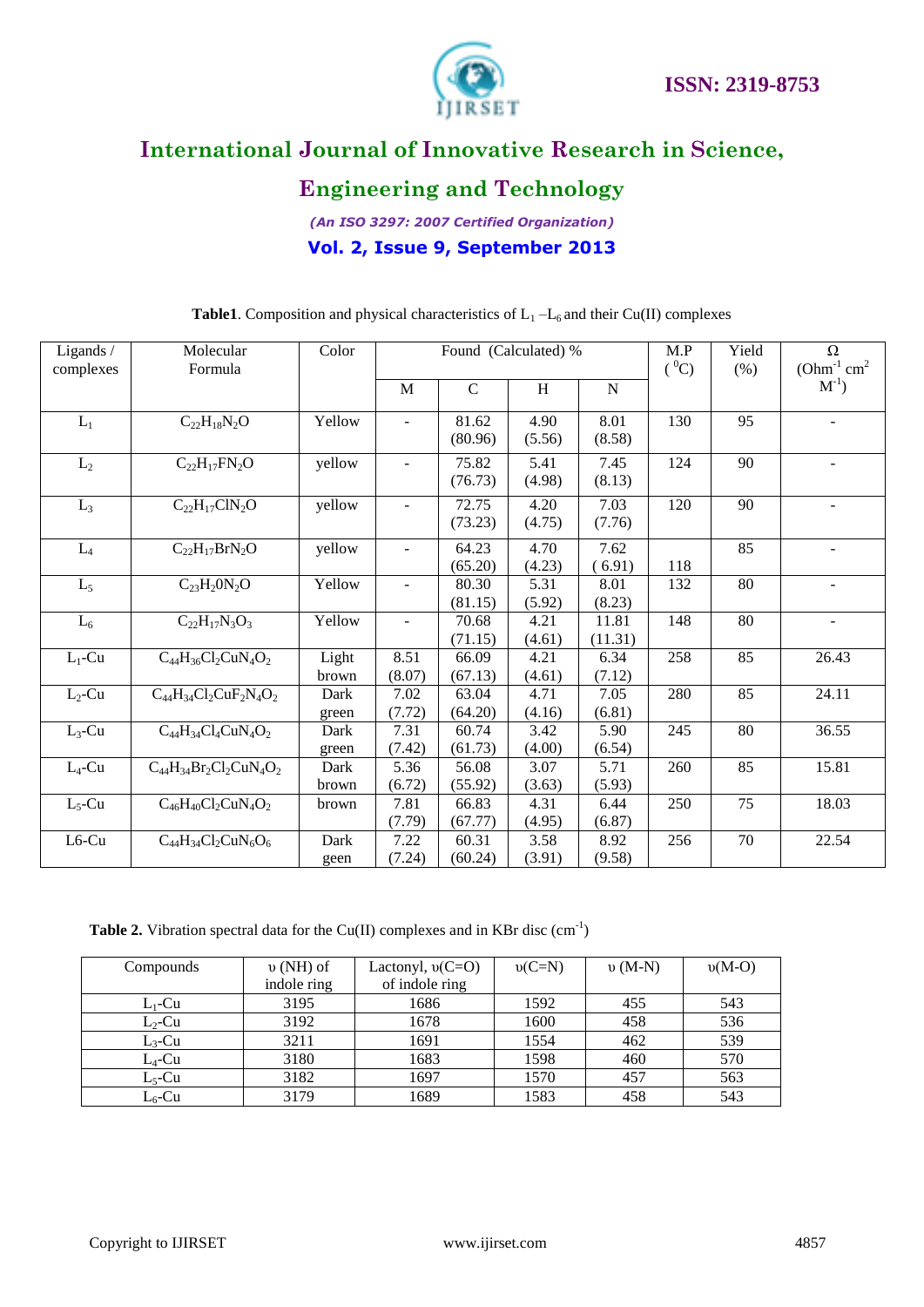

# **Engineering and Technology**

*(An ISO 3297: 2007 Certified Organization)* **Vol. 2, Issue 9, September 2013**

### *C NMR Spectra*

The <sup>1</sup>H-NMR (300 MHz, CDCl<sub>3</sub>,  $\delta$ /ppm) spectrum of the Schiff base exhibited the following signals around at 9.13-9.45 NH protons, 6.7-8.2 aromatic protons. In addition to these two singlet peaks observed at 4.03-4.8 (-CH) and 5.0- 5.21 (-CH<sub>2</sub>) for methine and methene protons of ligands  $L_1$ - $L_6$ .

The <sup>13</sup>C NMR (300 MHz, CDCl<sub>3</sub>,  $\delta$ /ppm) spectra provide further support for the structural characterization of the Schiff bases. The signals around at 164.03-164-91 (C=O, isatin), 158-95-159.01 (C=N, isoniazid), 110.36-144.82 (aromatic carbons), 59.32-59.57 (methine carbon) and 52.41-52.88 (methane carbon) for  $L_1$ - $L_6$ .

### *D Mass spectra*

The mass spectrum of ligands and metal complexes is recorded under liquid secondary ion mass spectral conditions. The ligands  $L_1 - L_6$  gave the peaks at m/z (M+1) = 327, 345, 361, 406, 341 and 372. The mass spectrum of  $L_6$ -Cu complex was (Fig.1) exhibited m/z peaks at 878 (M+1) adduct. These values confirm the molecular weight of the ligands and complexes.



#### *E Electronic spectra and magnetic moment values*

The electronic spectra of the ligands and its metal(II) complexes were recorded in DMSO. The absorption bands at 38314 cm<sup>-1</sup> and 34364 cm<sup>-1</sup> attributed to  $\pi \to \pi$  and n→ $\pi^*$  transitions for L<sub>1</sub>; The Electronic spectra of L<sub>1</sub>-Cu(II) complex display two prominent bands. A low intensity broad band around 18867-16129 cm-1 is assignable to <sup>2</sup> T<sub>2g</sub>  $\leftarrow$  ${}^{2}E_{g}$  transition. Another high intensity band around 25641-22123 cm-1 is due to symmetry forbidden ligand  $\rightarrow$  metal charge transfer. On the basis of electronic spectra distorted octahedral geometry around  $Cu(II)$  ion is suggested [34]. The Cu(II) complex showed magnetic moment 2.36 BM, is slightly higher than the spin-only value 1.73 BM expected for one unpaired electron, which offers possibility of an octahedral geometry [35]. The spectrum of the Cu(II) complexes  $L_1$ - $L_6$  exhibited bands and magnetic moment values are given in Table 3.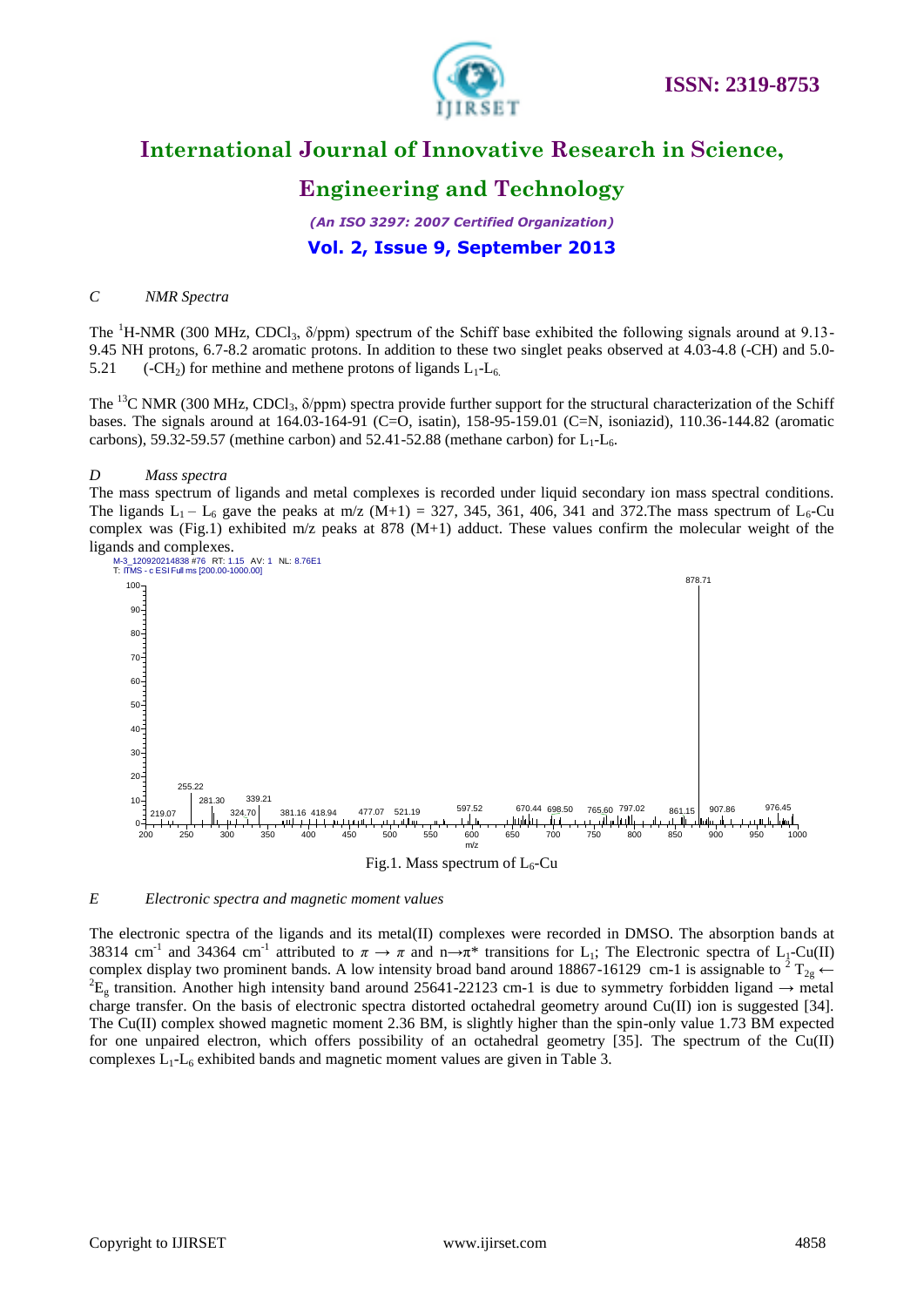

# **Engineering and Technology**

*(An ISO 3297: 2007 Certified Organization)* **Vol. 2, Issue 9, September 2013**

**Table 3**. Electronic spectra, spectral parameters and magnetic moment with suggested structures of ligands and their complexes

| Compound  | $\pi \rightarrow \pi^*$<br>$(cm^{-1})$ | $n\rightarrow \pi^*$<br>$(cm^{-1})$ | <b>LMCT</b> | $d-d$ | Assignment                                                            | Suggested<br>Structure | ueff<br>(B.M) |
|-----------|----------------------------------------|-------------------------------------|-------------|-------|-----------------------------------------------------------------------|------------------------|---------------|
| $L_1$ -Cu | 38610                                  | 34013                               | 23752       | 17301 | ${}^{2}B_{1g} \rightarrow {}^{2}B_{2g}$ , ${}^{2}E_{g}$               | Octahedral             | 1.95          |
| $L_2$ -Cu | 37593                                  | 34013                               | 23474       | 16808 | ${}^{2}B_{1g} \rightarrow {}^{2}B_{2g}$ , ${}^{2}E_{g}$               | Octahedral             | 1.76          |
| $L_3$ -Cu | 37174                                  | 34129                               | 25380       | 18621 | <sup>2</sup> T <sub>2g</sub> $\leftarrow$ <sup>2</sup> E <sub>g</sub> | Octahedral             | 2.34          |
| $L_4$ -Cu | 37037                                  | 31250                               | 22883       | 16129 | ${}^{2}B_{1g} \rightarrow {}^{2}B_{2g}$ , ${}^{2}E_{g}$               | Octahedral             | 1.87          |
| $L_5$ -Cu | 37313                                  | 31545                               | 22883       | 16806 | ${}^{2}B_{1g} \rightarrow {}^{2}B_{2g}$ , ${}^{2}E_{g}$               | Octahedral             | 2.10          |
| $L_6$ -Cu | 37174                                  | 31250                               | 22123       | 17482 | <sup>2</sup> T <sub>2g</sub> $\leftarrow$ <sup>2</sup> E <sub>g</sub> | Octahedral             | 2.13          |
|           |                                        |                                     |             |       |                                                                       |                        |               |

### *F ESR spectra*

The X-band EPR spectrum of the copper(II) complexes were recorded in the solid state at room temperature. The complex has a well resolved  $g_{\parallel}$  and broadened g region and various Hamiltonian parameters have been calculated ( $g_{\parallel}$ =1.93;  $g_{\perp}$ =1.819;  $A_{\parallel}$  =102x10<sup>4</sup> for L<sub>1</sub>-Cu, for L<sub>1</sub>-Cu, g<sub>||</sub> =2.392; g<sub>1</sub>=2.031; A<sub>||</sub> =120x10<sup>4</sup> for L<sub>2</sub>-Cu, g<sub>||</sub> =2.011; g<sub>1</sub>=1.982; A<sub>||</sub>  $=108x10^4$  for L<sub>3</sub>-Cu, for L<sub>3</sub>-Cu, g<sub>II</sub> = 2.221; g<sub>1</sub>=2.103; A<sub>II</sub> = 112x10<sup>4</sup> for L<sub>4</sub>-Cu, g<sub>II</sub> = 1.902; g<sub>1</sub>=2.001; A<sub>II</sub> = 107x10<sup>4</sup> for L<sub>5</sub>-Cu and  $g_{\parallel} = 2.131$ ;  $g \perp = 1.944$ ;  $A_{\parallel} = 116x10^4$ ) the trend  $g_{\parallel} > g_{\perp}$  observed in this complex indicate that the unpaired electron is most likely to be in the  $d_{x-y}^2$  orbital [36].

### *G Cyclic voltammetry*

A cyclic voltammogram of Cu(II) complex is value presented in Table 4. Voltammogram displays a reduction peak at Epc= -2.8V with an associated oxidation peak at Epa= -0.4V at a scan rate of 50mV/s. The peak separation of this couple (∆Ep) is 0.7V and increases with scan rate. The ∆Ep value increases at different scan scan rates respectively. Thus, the analyses of cyclic voltametric responses at different scan rate give the evidence for quasi-reversible one electron reduction. The most significant feature of the Cu(II) complex is the Cu(II)/Cu(I) couple. The ratio of cathodic to anodic peak height was less than one. However, the peak current increases with the increase of the square root of the scan rates. This establishes the electrode process as diffusion controlled [37].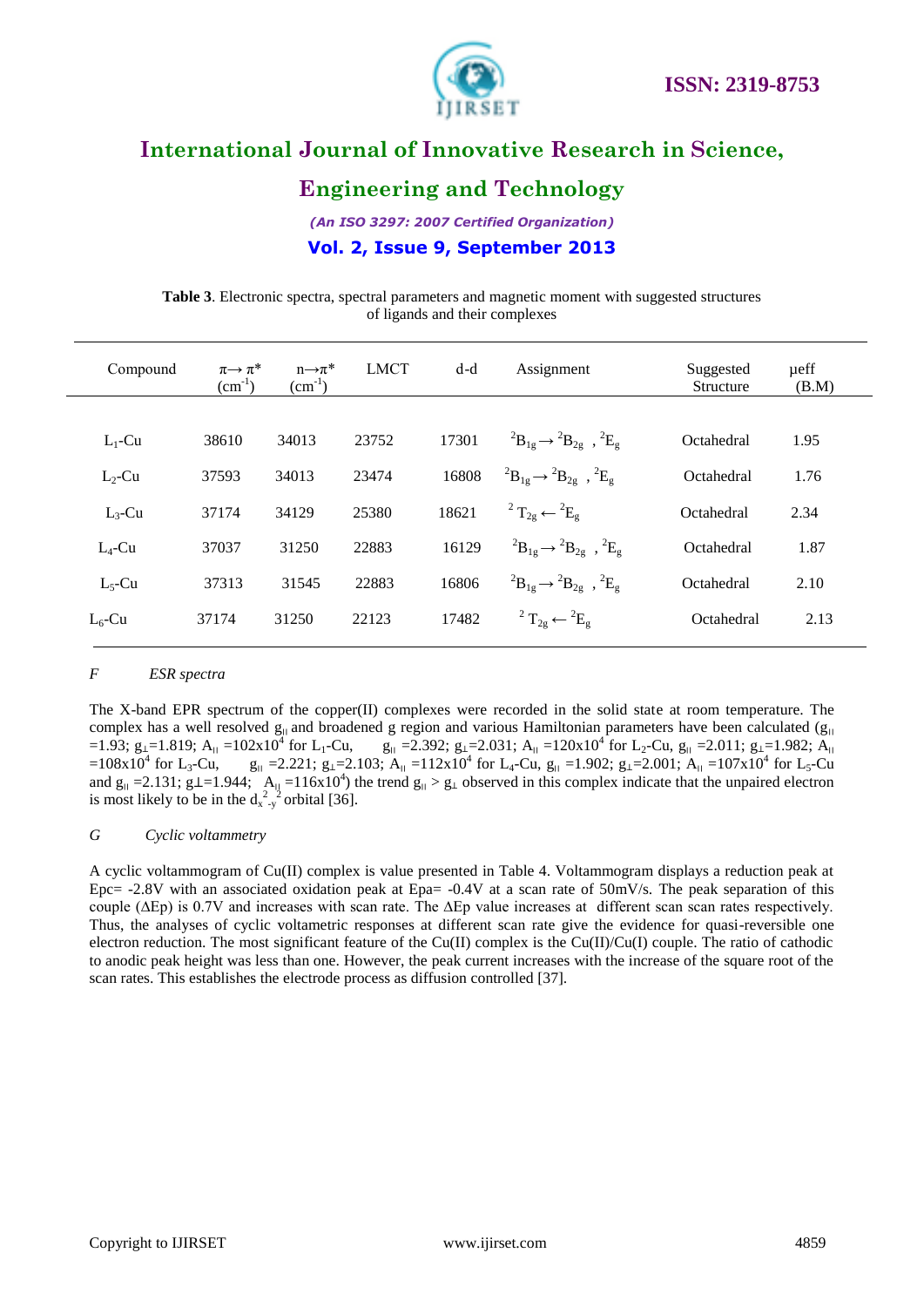

# **Engineering and Technology**

*(An ISO 3297: 2007 Certified Organization)* **Vol. 2, Issue 9, September 2013**

| Compound  | Redox couple | Epa(V) | Epc(V) | $\Delta Ep(V)$ | Ipa/Ipc |
|-----------|--------------|--------|--------|----------------|---------|
| $L_1$ -Cu | Cu(II)/Cu(I) | 0.8    | 1.4    | 0.6            | 1.02    |
| $L_2$ -Cu | Cu(II)/Cu(I) | 0.7    | 1.6    | 0.9            | 0.85    |
| $L_3$ -Cu | Cu(II)/Cu(I) | 0.7    | 1.5    | 0.8            | 0.81    |
| $L_4$ -Cu | Cu(II)/Cu(I) | 0.9    | 1.9    | 1.0            | 0.97    |
| $L_5$ -Cu | Cu(II)/Cu(I) | 0.8    | 1.7    | 0.9            | 1.03    |
| $L_6$ -Cu | Cu(II)/Cu(I) | 0.6    | 1.4    | 0.8            | 0.73    |

**Table. 4.** Electrochemical parameters for Cu(II), Co(II) and Ni(II) complexes

### *H DNA binding studies*

Of all the techniques used, electronic absorption spectroscopy is one of the most common techniques for the investigation of the mode of interaction of metal complexes with CT-DNA [38]. Hence, a complete electronic spectral study was conducted with the new complexes and CT-DNA. The absorption spectra of  $L_1$ -Cu to  $L_6$ -Cu complexes in the absence and presence of CT-DNA are given in Fig. 2. With increasing CT-DNA concentration for the  $L_1$ -Cu complexe, the hypochromism in the band at the found 435 and 445 nm reaches as high as 54.05% and 65.42% respectively. Other Cu(II) complexes also exhibit the similar results during the addition of increasing concentration of DNA, complexes showed hypochromicity and a red-shifted charge transfer peak maxima in the absorption spectra. The intrinsic binding constant  $K_b$  is obtained from the ratio of slope to the intercept from the plots of  $[DNA]/(\epsilon_a-\epsilon_f)$  versus [DNA]. The Kb values are shown in table 5. Hence the above phenomenon is indicative of most probable binding mode of Cu(II) complexes for  $L_1$  to  $L_6$  with calf thymus DNA. It should be noted that significant effect on the absorption bands of the molecule in the presence of double helical DNA, is characteristic of groove binder [39].



Fig.2. Absorption spectra of Cu(II) complex for  $L_1$ , in the absence and in the presence of the CT-DNA. [DNA]=30  $\mu$ M,  $[complex] = 0$  to 30 μM. The arrow indicates Absorption intensity decrease with increasing addition of the CT-DNA.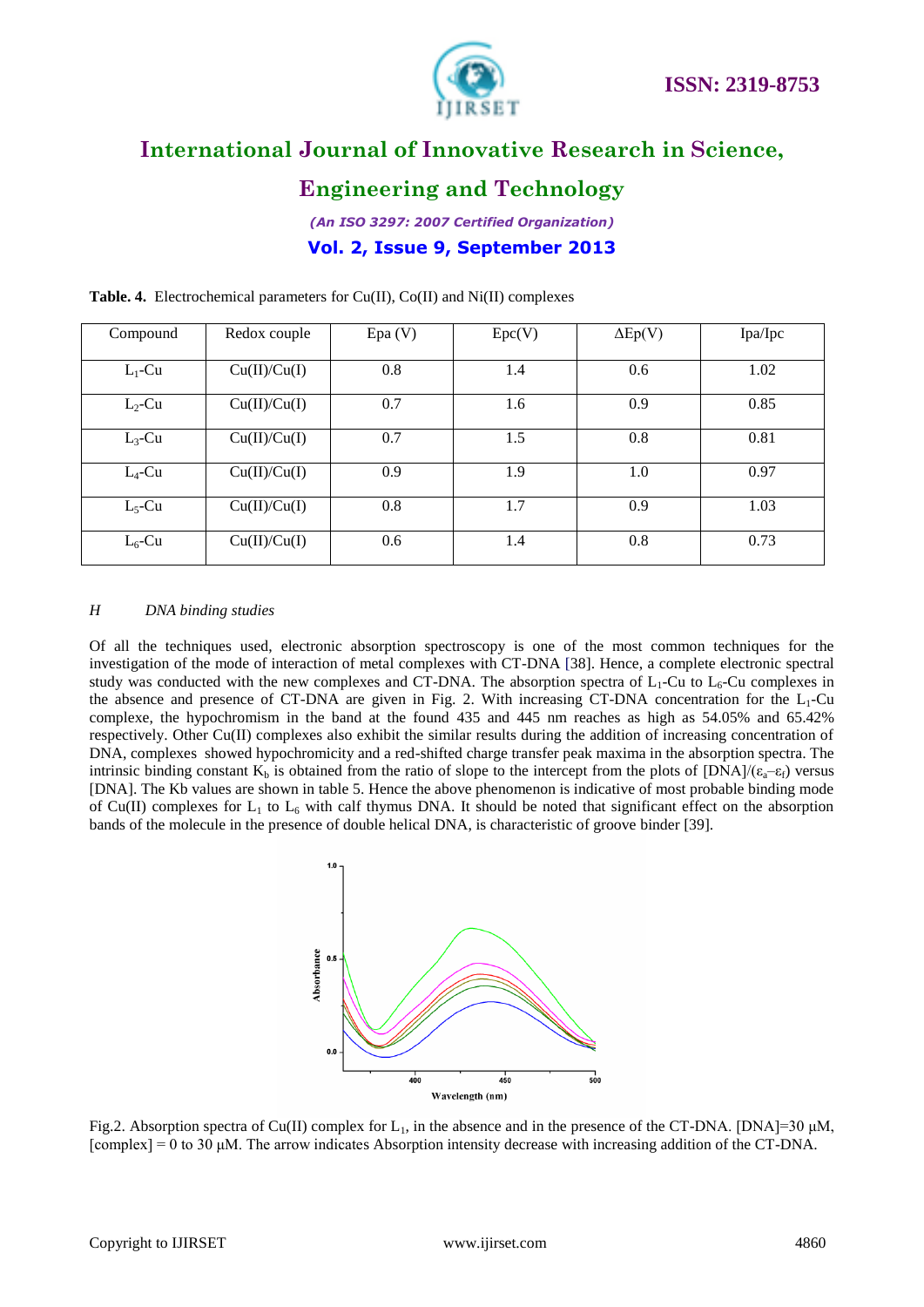



# **Engineering and Technology**

*(An ISO 3297: 2007 Certified Organization)* **Vol. 2, Issue 9, September 2013**

| Complex   | $\lambda_{\text{max}}$ (nm) | $\Delta\lambda$ (nm) | Hypochromicity (%) | $K_bx10^4$ ((mol $L^{-1}$ ) <sup>-1</sup> ) |
|-----------|-----------------------------|----------------------|--------------------|---------------------------------------------|
| $L_1$ -Cu | 265, 298                    | $\overline{4}$       | 56.25, 62.41       | 5.31                                        |
| $L_2$ -Cu | 260, 293                    | 3                    | 43.13, 48.16       | 5.80                                        |
| $L_3$ -Cu | 285, 297                    | 2                    | 47.53, 63.18       | 5.31                                        |
| $L_4$ -Cu | 266, 298                    | 5                    | 62.15, 71.36       | 8.25                                        |
| $L_5$ -Cu | 267,296                     | 3                    | 50.19, 55.16       | 5.04                                        |
| $L_6$ -Cu | 268,287                     | $\overline{4}$       | 41.71, 55.13       | 5.78                                        |

Table 5. Absorption properties ofCu (II) complexes with CT-DNA.

### *I DNA cleavage studies*

The DNA cleavage activities of Cu(II) complexes have been studied by gel electrophoresis and a representative pictograph is shown in Fig. 3. The results showed that the supercoiled pUC19 DNA in buffer medium (pH=7.2; Tris-HCl/NaCl) was converted into open circular form due to the formation of metal chelation. During the cleavage process, the smallest fragments moved quickly towards anode than the larger fragments. Bromophenol blue was used as a photosesitizer that can be activated on irradiation by UV. The completion of gel electrophoresis experiment clearly indicated that the intensity of the treated DNA samples has diminished due to the cleavage of DNA. These results indicated that the metal ions played an important role in the cleavage of DNA [40].



Fig.3. Cleavage of supercoiled pUC19  $(10\mu)$  by the Cu(II) complexes in the presence of Tri Acetate EDTA (TEA) buffer at 37 C. Lane 1; DNA+H<sub>2</sub>O<sub>2</sub>, Lane 2; L<sub>2</sub>-Cu, Lane 3; L<sub>3</sub>-Cu, Lane 4; L<sub>5</sub>-Cu, Lane 5, L<sub>6</sub>-Cu, Lane 7; DNA-control.

### *J In-vitro antimicrobial assay*

The antimicrobial results are shown in Figure 4. From the antibacterial studies it is inferred that, the Schiff base was found to be potentially active against Gram-positive bacteria *Staphylococcus aureus, Bacillus* and Gram-negative bacteria *Escherichia coli*, *Serratia, Klepsiella and Proteus*. Some of the complexes were shown high antibacterial activity against *Escherichia coli* and B. subtilis. L4-Cu complex was excellent antibacterial acvivity against all the Gram +ve and Gram –ve bacteria.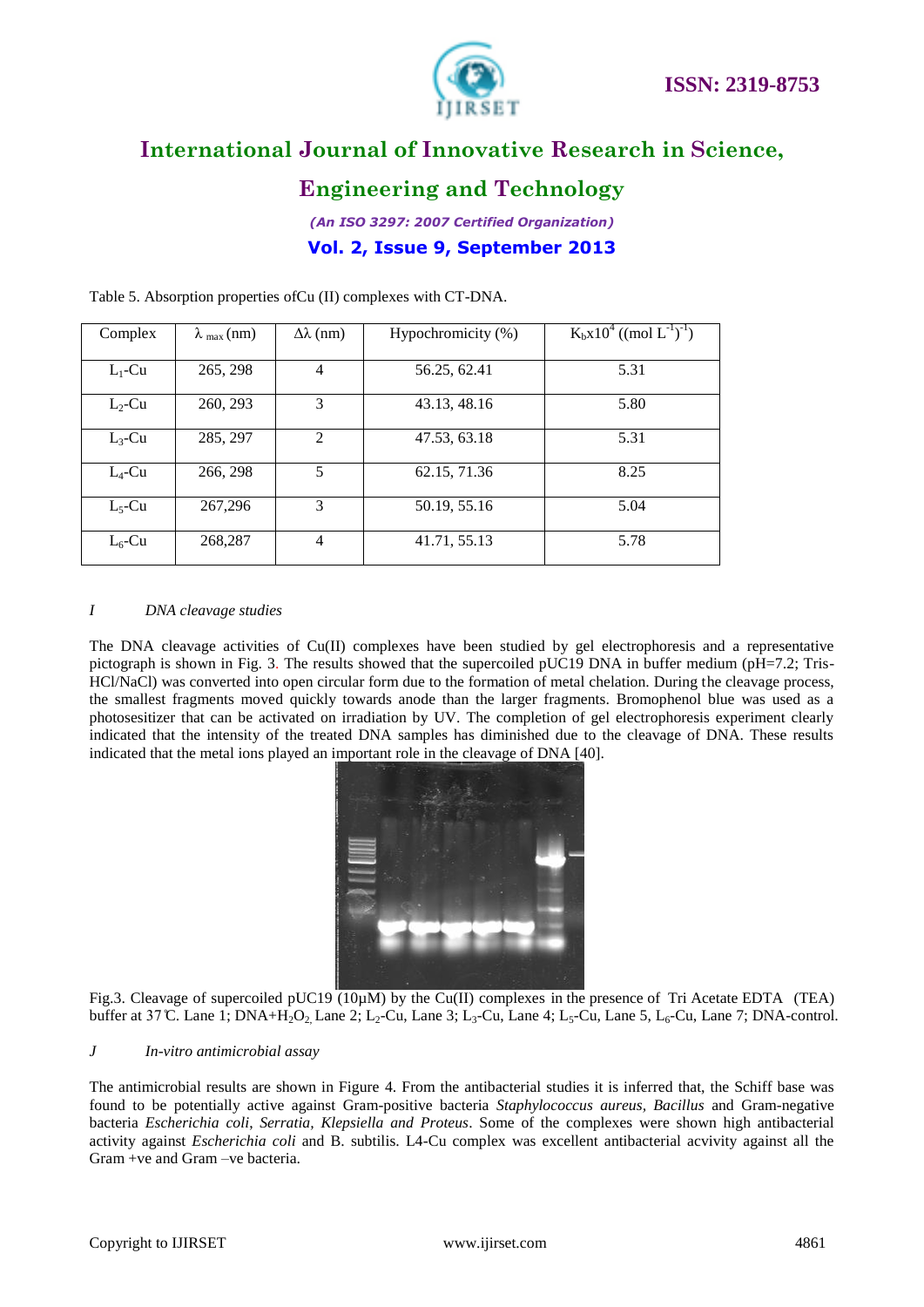

# **Engineering and Technology**

*(An ISO 3297: 2007 Certified Organization)* **Vol. 2, Issue 9, September 2013**



Fig.4. Antibacterial activities of Schiff base ligands and their Cu(II) complexes with control and compounds at 40µl in different microorganism species.

### *K Study of cytotoxicity by MTT assay*

The cytotoxicity assays for the new  $L_1$ -Cu to  $L_6$ -cu complexes were assessed using the method of MTT reduction. Cisplatin was used as a positive control. All the complexes were found to be cytotoxic to liver cancer cell line (HepG2). All the complexes were significant activity even up to 2.5µM concentrations (Fig. 5). The complexes exhibited higher cytotoxic effects on liver cancer cells with lower percentage of inhibition in cell proliferation values indicating their efficiency in killing the cancer cells even at low concentrations. The cytotoxic effectiveness of these compounds with the percentage of inhibition of 0.7  $\mu$ M (L<sub>4</sub>-Cu) and (L<sub>6</sub>-Cu) were higher than that of control. When the concentrations of complexes were increased from 0.7µM to 2.5µM an increase in the percentage of cell inhibition was observed with six complexes on HepG2 cells. There are reports in the literature on the cytotoxic effects of the complexes with longer incubation time periods. The longer incubation period may result in the development of cellular resistance for that particular complex. Beckford et al have reported 50% inhibitory concentration of different complexes after an exposure for 72 h at µM concentrations. But, the data obtained for our complexes showed higher cytotoxicity with short incubation period (48 h). Hence, our data are highly significant when compared to the results of Beckford et al., [41-42]. Moreover, the percentage inhibition values of our complexes are comparable with the reported values of standard anticancer drugs such as cisplatin.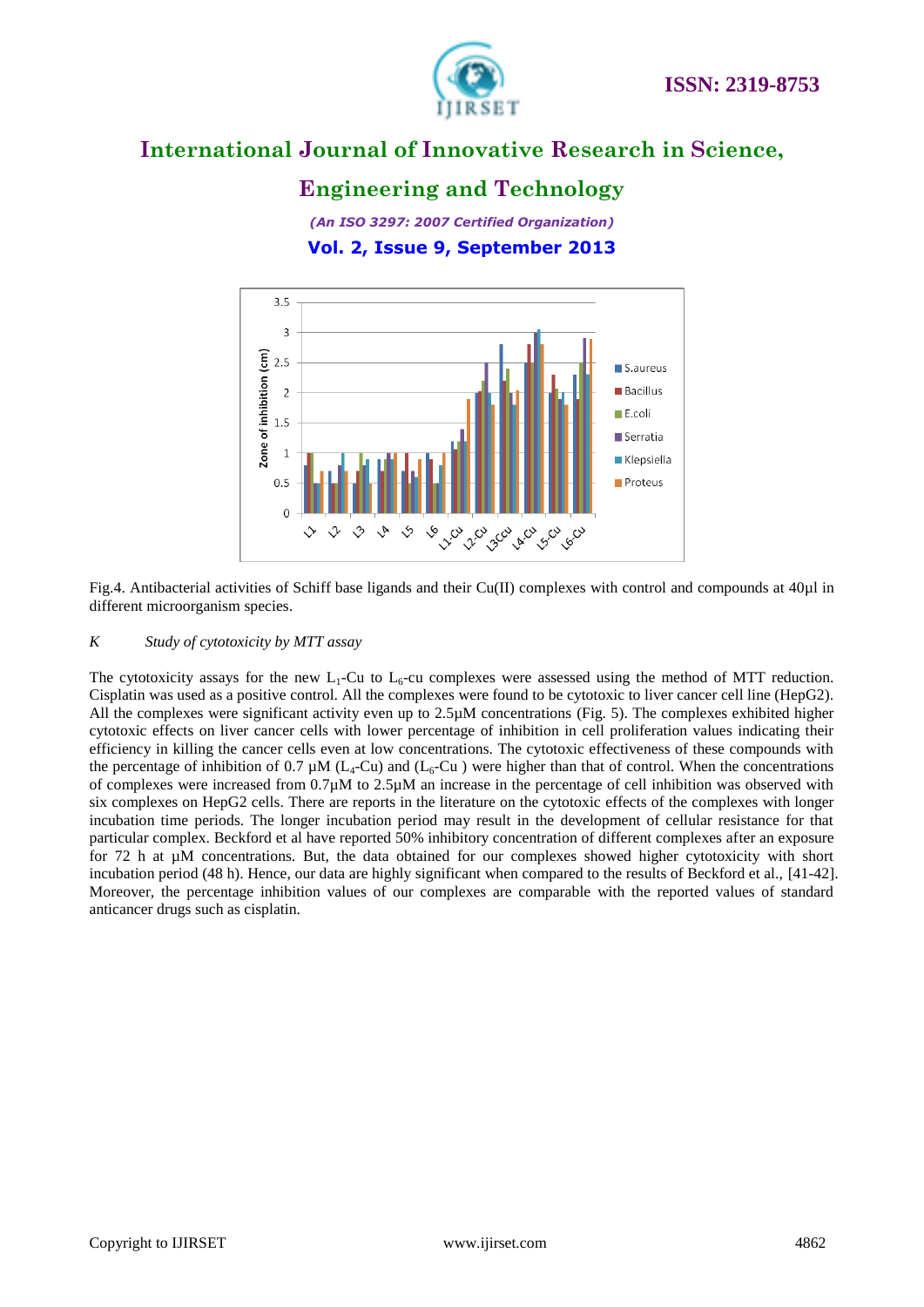

# **Engineering and Technology**

*(An ISO 3297: 2007 Certified Organization)* **Vol. 2, Issue 9, September 2013**



Fig. 5. Plots of Percentage inhibition in cell proliferation against various percentage of complexes

### *L In vitro culture of MAIT cells and proliferation assay for L4-Cu complex*

Mucosal-associated invariant T (MAIT) cells are very abundant in humans and have antimicrobial specificity, but their functions remain unclear. Cytotoxic activity detected for  $L_4$ -Cu complex by MTT assay (Fig. 6). The cells were exposed to various concentrations of MAIT for 24 h. (B) Antiproliferative effects detected by Tryphan blue exclusion assay. Cells were treated with MAIT ranging in doses from 15 to 50'g/ml for 7 days. Control cells were treated with 0.1% DMSO. 0 'g/ml ( ), 15 'g/ml (\*), 25 'g/ml (X), 50 'g/ml (O). All the experiments were repeated three times, and the values and bars represent mean and S.D., respectively. Hence, our data, L4-Cu complex was excellent cytotoxic activity comparing other complexes.



Fig. 6. Cytotoxic activity activity detected for  $L_4$ -Cu by MTT assay. The cells were exposed to various concentrations of MAIT for 24 h. (B) Antiproliferative effects detected by Tryphan blue exclusion assay. Cells were treated with MEIT ranging in doses from 15 to 50'g/ml for 7 days. Control cells were treated with 0.1% DMSO . 0 'µl (), 15 'µl (\*), 25 'µl (X), 50 'µl (O). All the experiments were repeated three times, and the values and bars represent mean and S.D., respectively.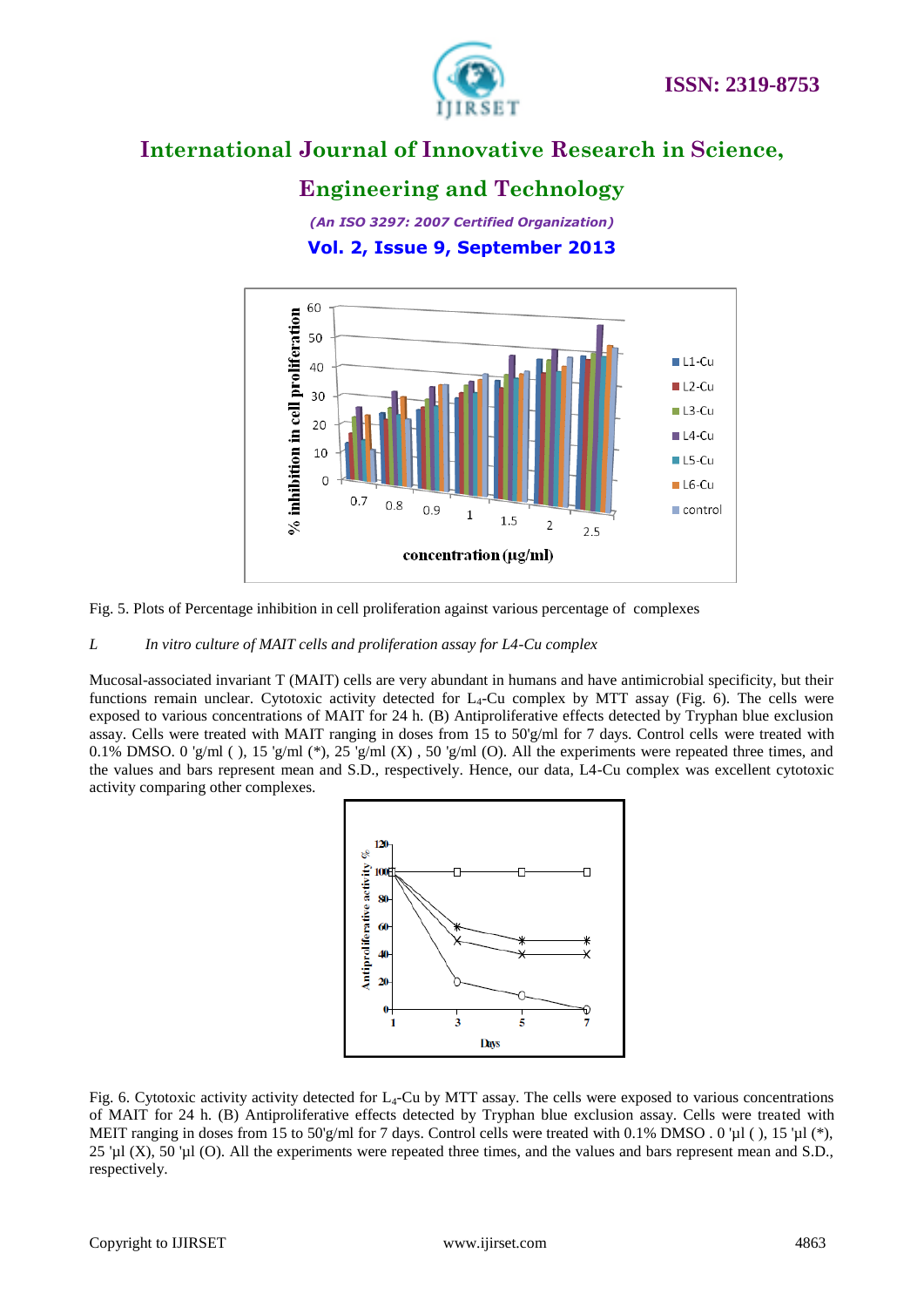



# **Engineering and Technology**

# *(An ISO 3297: 2007 Certified Organization)* **Vol. 2, Issue 9, September 2013**

### **IV. CONCLUSION**

A series of new Cu(II) complexes of 5-substituted isatin with 2,2-diphenylethanamine have been prepared and characterized by various spectral techniques. The UV-vis, IR, NMR ESI-Mass and EPR data showed that Cu(II) complexes adopt octahedral geometry. From DNA binding results showed that all the complexes are moderate intercalators. DNA cleavage indicated that the  $L_4$ -Cu(II) complex has better cleaver other than complexes. The antimicrobial actions of Cu(II) complexes, the zone of inhibition for  $L_4$ -Cu and  $L_6$ -Cu were excellent activity against *Staphylococcus aureus* and Serratia. This study can be extended to investigate the toxicity and pharmacokinetic aspects to get clear insight into the therapeutic utility of these compounds. Moreover, all the new complexes were screened for antitumor activity against Hep G2 cancer cell lines, and they were found to exhibit excellent cytotoxicity to cancer cell without affecting the normal cells. In all the above experimental results, we observed that complex  $L_4$ -Cu and  $L_6$ -Cu have the excellent activity, which may be due to the  $5<sup>th</sup>$  position attached to bromine and nitro compound of isatin.

### **ACKNOWLEDGEMENTS**

We sincere acknowledge the financial support received from JRF meritorious fellowship Ref. No. 17-03-2010; UGC No.F4-1/2006(BSR)/7-119/2007(BSR) UGC, New Delhi for carrying out this research work. The authors express their sincere thanks to Head and Country Manager, Department of Drug discovery Network partner, CRC group, USA for providing antitumor studies.

#### **REFERENCES**

[1] R. H. Holm and J. A. Ibers, Modeling coordination sites in metallobiomolecules, Science, vol. 209, 1980, pp.223-235.

[2] E. I. Solomon, in Metal Ions in Biology, ed. T. G. Spiro, Wiley Interscience, New York, 1981, vol. 3, p. 41

[3] O.Farvcr, I. PcchI, (1984) in Copm Prorcms aed Copper Enqmes (Lonric. R.cd.) Vol. I. p.183. CRC Prm. Boca Raron

[4] G. J. Brewer, "The risks of copper toxicity contributing to cognitive decline in the aging population and to Alzheimer's disease," Journal of the American College of Nutrition, vol. 28, no. 3, 2009, pp. 238–242.

[5] Daniel, K.G., P. Gupta, R.H. Harbach, W.C. Guida, and Q.P. Dou, Organic copper complexes as a new class of proteasome inhibitors and apoptosis inducers in human cancer cells*. Biochem Pharmacol*.6: 1139-1151 (2004)

[6] S. Puig and D. J. Thiele, "Molecular mechanisms of copper uptake and distribution," Current Opinion in Chemical Biology, vol. 6, no. 2, pp. 171–180, 2002.

[7] L. Tripathi, P. Kumar, and A. K. Singhai, Role of chelates in treatment of cancer. Ind**ian** J**ournal of** Can**cer**, Vol. 44, 2007, pp. 62–71

[8] Jane E. Weder, Carolyn T. Dillona, Trevor W. Hambleya, Brendan J. Kennedya, Peter A. Laya, J. Ray Biffinb, Hubert L. Regtopb and Neal M. Davies, Copper complexes of non-steroidal anti-inflammatory drugs: an opportunity yet to be realized, Coordination Chemistry Reviews Vol. 232, 2002, pp. 95-126.

[9] J. O. Noyce, H. Michels, and C. W. Keevil, Inactivation of Influenza A Virus on Copper versus Stainless Steel Surfaces, Applied and Environmental Microbiology, Apr. 2007, p. 2748–2750

[10] Tamura, H.; Imai, H.; Kuwahara, J.; Sugiura, Y. (1987). A new antitumor complex: bis(acetato)bis(imidazole)

copper(II). J. Am. Chem. Soc. 109 (22): 6870–687

[11] S.S. Bhat, A.A. Kumbhar, H. Heptullah, A.A. Khan, V.V. Gobre, S.P. Gejji and V. Puranik, Synthesis, Electronic Structure, DNA and Protein Binding, DN, A Cleavage, and Anticancer Activity of Fluorophore-Labeled Copper(II) Complexes, Inorganic Chemistry, Vol. 50, 2011, pp 545–558 [12] V. Rajendiran, R. Karthk, M. Palaniandavar, H. Stoeckli-Evans, VS. Periasamy, M.A. Akbarsha , B.S. Srinag , H. Krishnamurthy . Mixed-Ligand Copper(II)-phenolate Complexes: Effect of Coligand on Enhanced DNA and Protein Binding, DNA Cleavage, and Anticancer Activity. Inorganic Chemistry, Vol. 46, 2007, pp.8208-8221.

[13] M.Gerhard, M.A. Jakupec, O. Zava, P.J. Dyson, V.B. Arion, B.K. Keppler, Highly Cytotoxic Copper(II) Complexes with Modified Paullone Ligands, Inorganic Chemistry, Vol. 49, 2010, pp. 302-311

[14] Hegg, E.L.; Burstyn, J.N. "Toward the Development of Metal-Based Synthetic Nucleases and Peptidases: A Rationale and Progress Report in Applying the Principles of Coordination Chemistry." Coord. Chem. Rev. 1998, 173, 133-165.

[15] F. Mancin, P. Scrimin, P. Tecilla and U. Tonellato, Artificial Metallonucleases, Chemistry Communications, 2005, pp.2540-2548.

[16]Yan An, Si-Dong Liu, Shu-Yi Deng, Liang-Nian Ji, and Zong-Wan Mao, Cleavage of double-strand DNA by linear and triangular trinuclear copper complexes, Journal of Inorganic Biochemistry Vol.100, 2006, 1586–1593

[17] P.U. Maheswari, S. Roy, H.D. Dulk, S. Barends, G.V. Wezel, B. Kozlevcar, P. Gamez, J. Reedijk, The Square-Planar Cytotoxic [CuII(pyrimol)Cl] Complex Acts as an Efficient DNA Cleaver without Reductant, Journal of American Chemical Society, Vol.128, 2006, 710-711. [18] J. E. Weder, C. T. Dillon, T. W. Hambley, B. J. Kennedy, P. A. Lay, J. R. Biffin, H. L. Regtop, N. M. Davvies, Copper complexes of non-

steroidal antiinflammatory drugs: an opportunity yet to be realized. Coord. Chem. Rev. 232, 2002, pp. 95-126.

[19] F. Tisato, C. Marzano, M. Porchia, M. Pellei and C. Santini, Copper in diseases and treatments, and copper-based anticancer strategies, Medicinal Research Reviews. Vol. 30, 2010, pp.708- 749

[20] F. Lebon, N. Boggetto, M. Ledecq, F. Durant, Z. Benatallah, S. Sicsic, R. Lapouyade, O. Kahn, A. Mouithys-Mickalad, G. Deby-Dupont, M. Reboud-Ravaux, Metal-organic compounds: a new approach for drug discovery:*N*1-(4-methyl-2-pyridyl)-2,3,6-trimethoxybenzamide copper(II) complex as an inhibitor of human immunodeficiency virus 1 protease, Biochemical Pharmacology, Vol. 63, 2002, 1863-1873.

[21] S.G Kucukguzel, I. Kucukgusel, E. Tater, S. Rollas and F.Sahin, Synthesis of some novel heterocyclic compounds derived from diflunisal hydrazide as potential anti-infective and anti-inflammatory agents, European Journal Medicinal Chemistry, Vol. 42, 2007, 893.